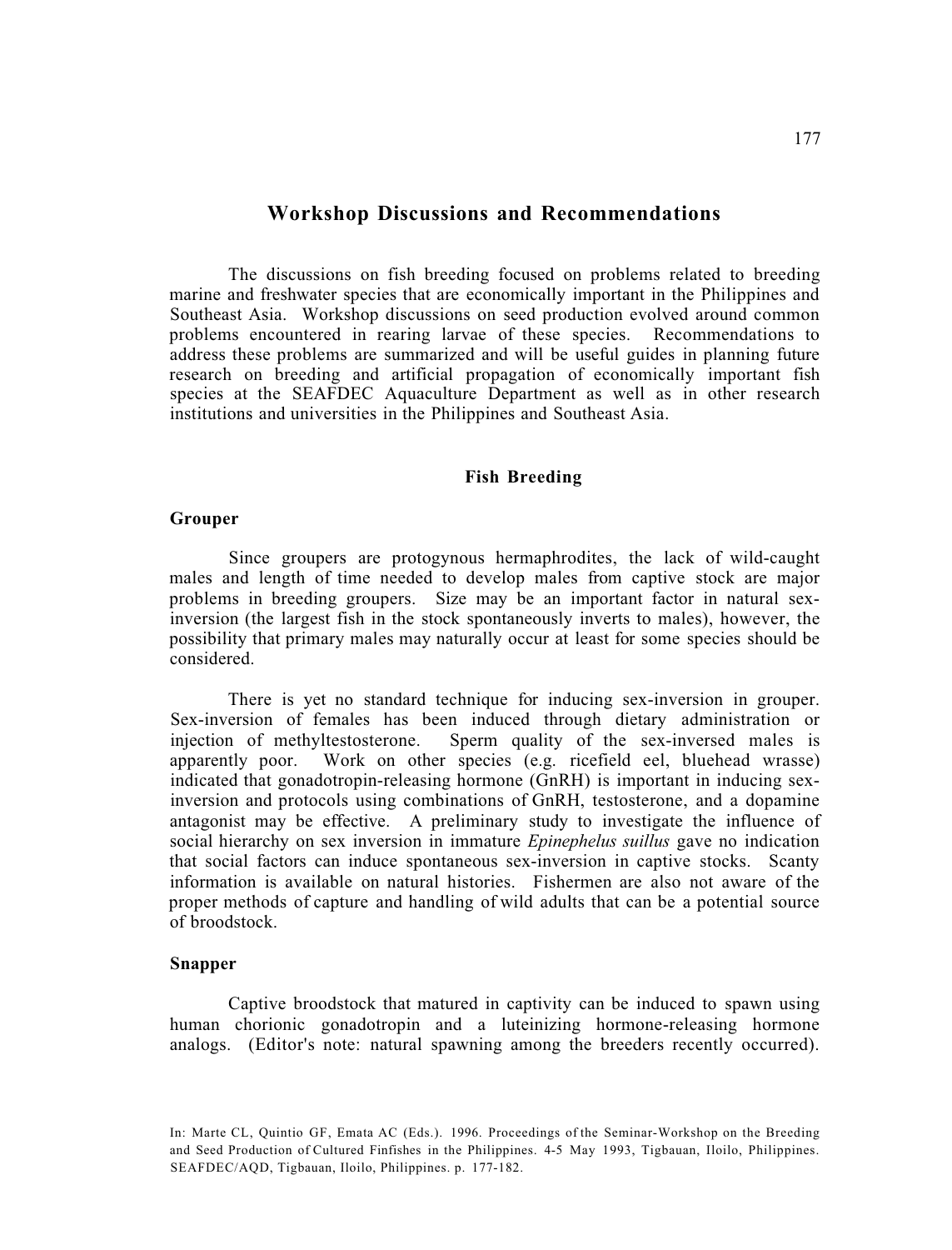#### 178 Breeding and Seed Production of Cultured Fishes

Very limited information, however, is available on the life history and reproduction of snappers.

### **Milkfish**

As broodstock naturally spawn in captivity, the discussion centered on broodstock nutritional requirements that will ensure good egg and larval quality. A SEAFDEC/AQD formulated broodstock diet containing 36% protein and 6% lipid improved the quality of spawns and enhanced mass production of fry. The diet may be improved further as information on requirements of breeders for other nutritional factors (i.e. vitamins and trace metals) become available.

### **Tilapia**

The main problem besetting the tilapia industry in inadequate supply of fry. Specific problems identified relate to husbandry and species characteristics such as hybridization, and breeder size.

While production of all male tilapia fry through hormonal induction is being commercially practiced, current research focus on production of genetically all-male tilapia (YY males or super males). Experimental production of all-male fry has been successful, however, it is not yet feasible to try this under farm conditions since the procedure is complicated. Efforts are focused to generate genetically-altered broodstock for farm production of genetically all-male tilapia.

Aggressive behavior among tilapia during spawning is marked when crowding and size differences between the sexes are great. The use of similar-sized breeders, provision of adequate rearing space, and longer association of breeders can minimize aggressive behavior. Environmental, hormonal, or dietary treatments may be used to synchronize spawning, increase spawning frequency and egg production in tilapia and other species but fuller understanding of reproduction and other physiological processes is needed before interventions can be applied.

#### **Mullet**

While mullets are generally considered good candidate species for culture, little work has been done to develop or adopt breeding and seed production technologies for these species. In addition to *Mugil cephalus,* other species such as *M. dussumieri* and *Liza vagiensis* are potential candidates for culture. Except for *L. vagiensis* whose fry can be easily identified, difficulty in identifying wild-caught fry of fast growing mullet species has not encouraged their culture.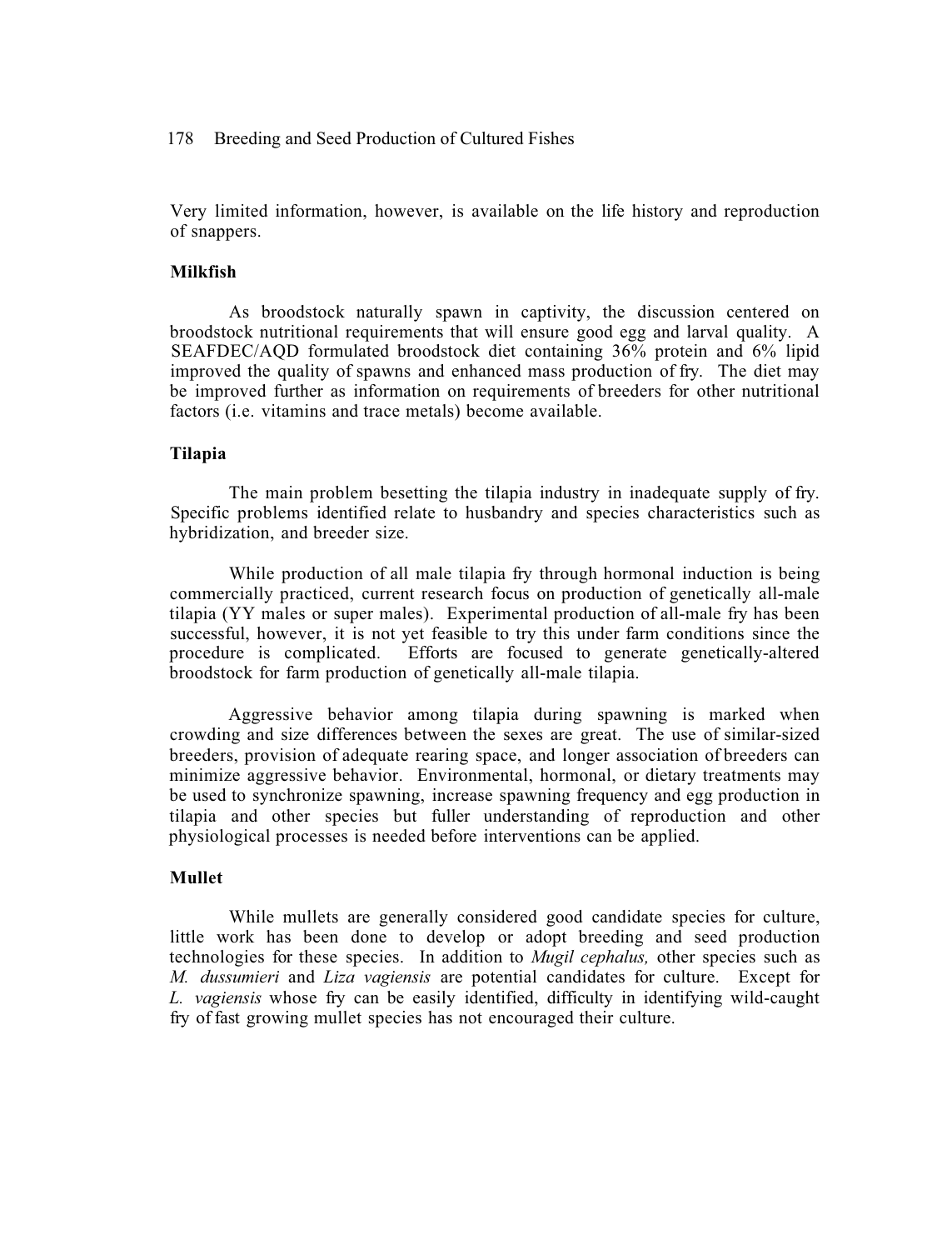## **Seed Production**

## **Egg quality**

A standard set of criteria to effectively assess quality (defined as those characteristics which determine the capacity to survive) of spawned eggs is still lacking. Criteria such as buoyancy and transparency of eggs, level of nutrients such as highly unsaturated fatty acids (HUFA) and free amino acids, and hormones such as thyroxine  $(T_4)$  and tri-iodothyronine  $(T_3)$  may be used but little and sometimes conflicting information is available on how levels of these factors affect the egg and larval quality. Criteria for freshwater and marine fish and for euryhaline and stenohaline fish also may differ. For instance, stenohaline fish may require high levels of HUFA whereas euryhaline fish may not, and strictly marine fish require  $T<sub>3</sub>$ more than T<sub>4</sub> whereas the reverse is true for freshwater species. However, there is an urgent need to develop a reliable method of assessment, and to be of practical use to hatchery operators, must be simple to perform and carried out at an early phase of larval rearing to immediately eliminate poor quality or unproductive batches of eggs.

### **Transport and Handling**

Loading densities of eggs or yolk-sac larvae for transport vary (6,000/1, milkfish; 10,000/1, sea bream; 12,000/l, grouper; 100,000/l-200,000/l, sea bass) and are well established for each species. High mortality rates of transported eggs and larvae, and incidence of abnormalities may be related to time and method of collection (embryonic stage), duration and mode (land or air) of transport and other factors that need to be determined.

#### **Hatchery Techniques**

There is also species variations in stocking densities for rearing fish larvae. In general, cannibalistic species are reared at low densities particularly during the latter rearing phase, and even for non-cannibalistic species such as milkfish, larval survival is higher at lower stocking densities. Cannibalism among older larvae, however, may be minimized by continuous feeding.

Live food of the appropriate size adequate nutrient content and at high densities is introduced prior to mouth opening to ensure its availability. Artificial feeds may be introduced as soon as larvae have developed the capability to digest complex nutrients. This occurs at later stages of larval development (e.g. day 25 sea bass larvae). Information on the development of digestive tract, occurrence of digestive enzymes and nutritional requirements of specific species are needed if artificial feeds are to be fed to larvae. Growth enhancers such as anabolic steroids (e.g. methyltestosterone) may also be incorporated. Hormones involved in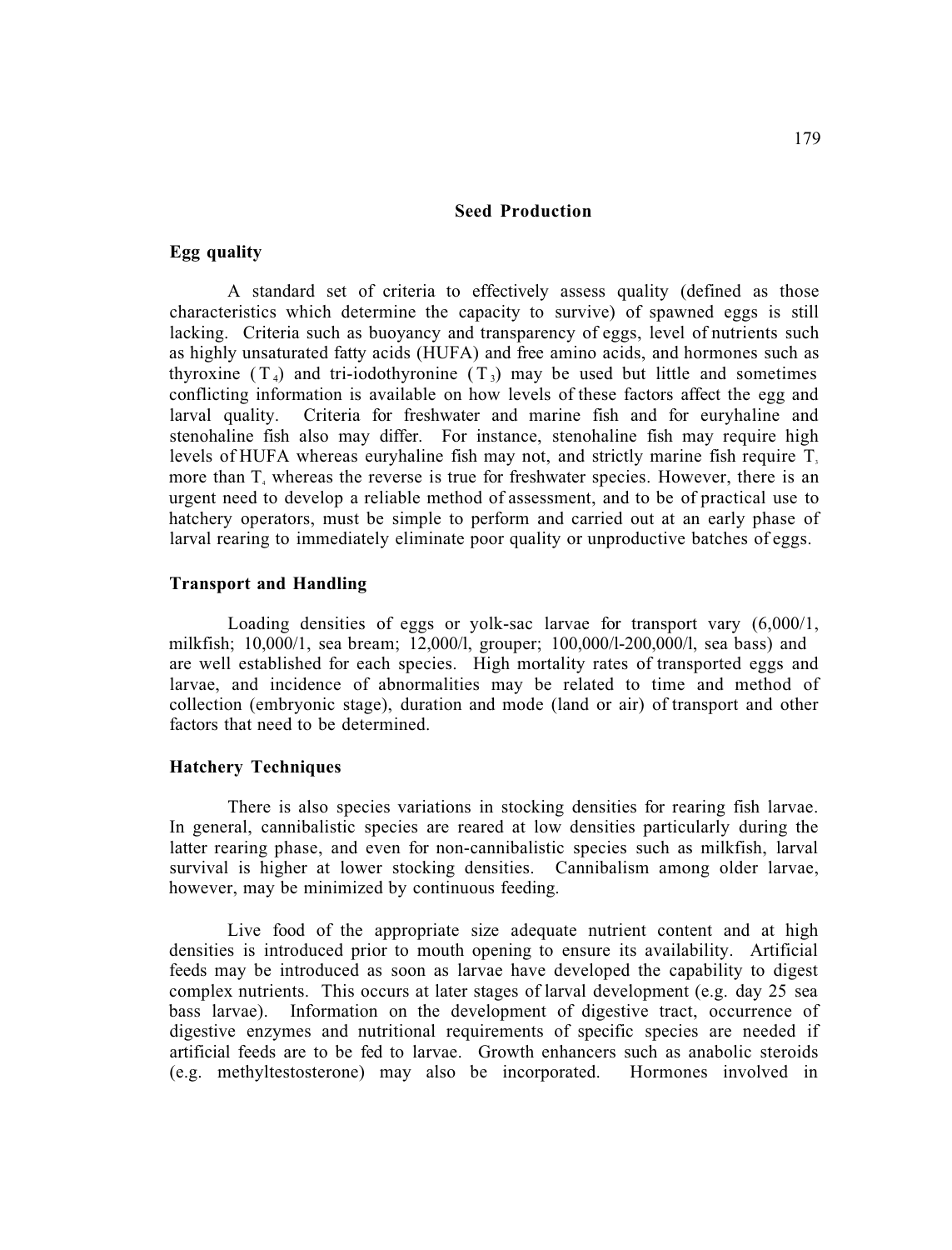180 Breeding and Seed Production of Cultured Fishes

metamorphosis such as  $T_3$  or  $T_4$  of fish larvae may also be tried but appropriate hormone/s doses, and methods of administration, should be determined to prevent incidence of detrimental effects (mass mortalities, deformities).

To ensure highest quality of hatchery-produced fry, sensitive tests (e.g. thermal, salinity, and handling shock tests) may be applied. However, tests must be developed for each species since response to these tests will differ among species. As mentioned earlier, these tests must be simple to perform and conducted at the early rearing phase to reduce hatchery production cost.

There is a general perception particularly among milkfish farmers that hatchery-produced fry are weaker or grow poorly compared to wild-caught fry. Different batches of fry also differ in growth and survival when grown under similar pond conditions suggesting inconsistent fry quality between batches. Similarly, hatchery-produced sea bream fry intended for release in open water are weak compared to wild fry. Compared with wild fry which have survived adverse conditions, the inability of hatchery-produced fry to compete for food in grow-out ponds or in open waters may be due to its previous exposure to "comfortable" hatchery conditions. Techniques to improve survival of hatchery-bred fry particularly those species intended for sea ranching are therefore wanting.

#### **Broodstock Management**

In-breeding has been cited as a major cause of the deterioration of fry quality in tilapia and bighead carp. Thus, broodstock management techniques that can reliably maintain genetic diversity of captive stock have to be developed.

#### **Recommendations**

#### **General Recommendations**

- Studies on the nutritional requirements of broodstock to develop improved diets.
- Induction of sexual maturation and spawning by pituitary extracts to improve the quality of spawned seed.
- \* Development of a reliable criteria for evaluating egg and larval quality for each species.
- \* Refinement of egg transport techniques particularly for prolonged transit time.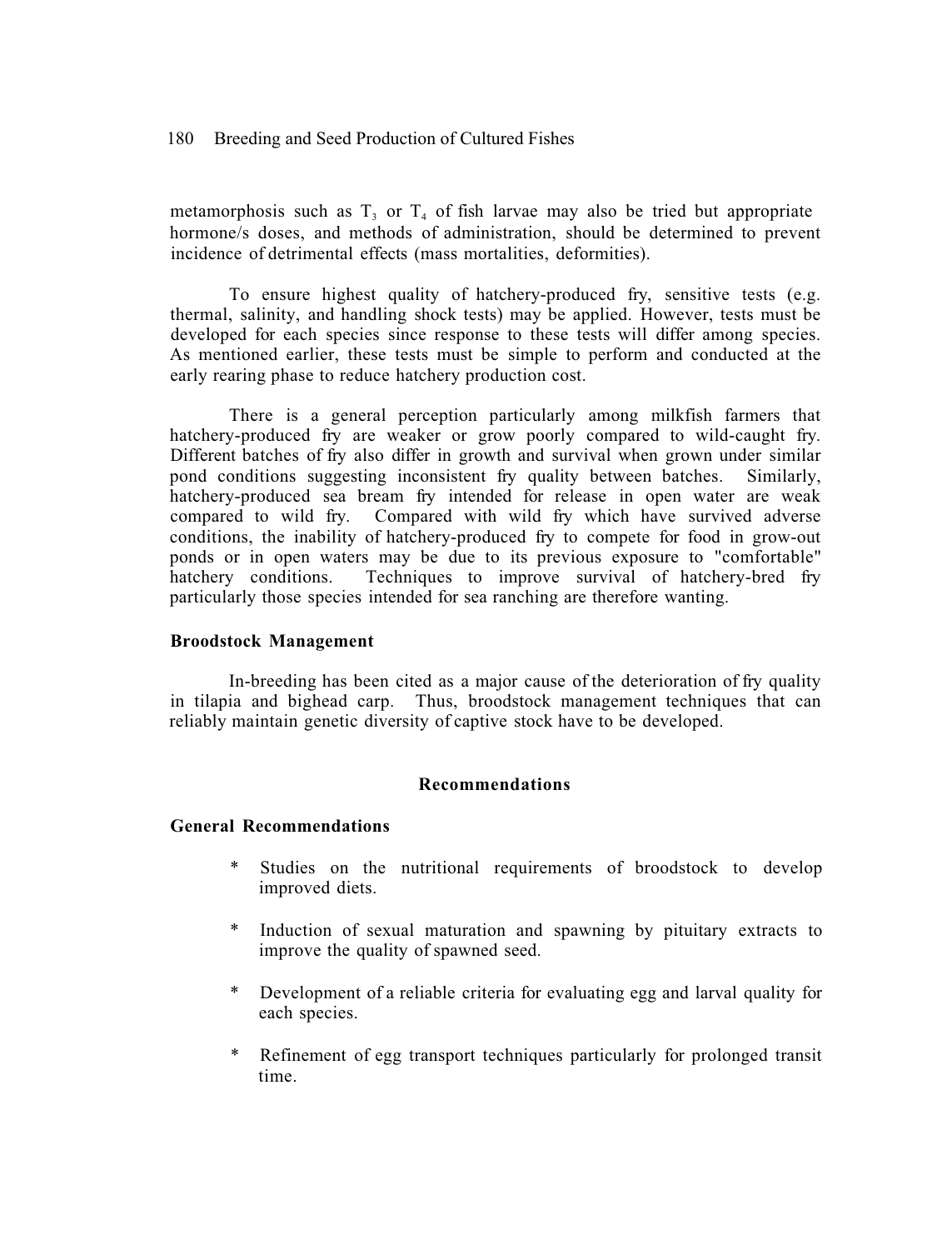- \* Studies on larval nutrition and refinement of larval feeding techniques.
- \* Compare quality of hatchery-bred and wild-caught fry; of inducedspawned and naturally-spawned eggs and larvae.

# **Grouper (***Epinephelus* **sp.)**

- \* Manipulation of social (e.g. size hierarchy) and hormonal factors to induce sex-inversion.
- \* Habitat requirements, breeding cycles, life histories including age at sexual maturation and sex-inversion.
- \* Stock assessment and development of capture methods for wild breeders.
- \* Improvement of fry capture and transport methods.

## **Milkfish (***Chanos chanos***)**

- \* Improvement of feed formulation for broodstock.
- \* Dissemination of the existing broodstock feed formulation for production by private entrepreneurs.

## **Snappers (***Lutjanus* **sp.)**

- \* Stock assessment of wild snappers.
- \* Studies on reproductive biology and life history.

## **Sea bass (***Lates calcarifer***)**

\* Improvement of nursery techniques.

## **Rabbitfish (***Siganus guttatus***)**

\* Improvement of hatchery and nursery techniques.

## **Mullet (***Mugil* **sp.,** *Liza* **sp.)**

\* Assess potential of suitable mullet species for culture.